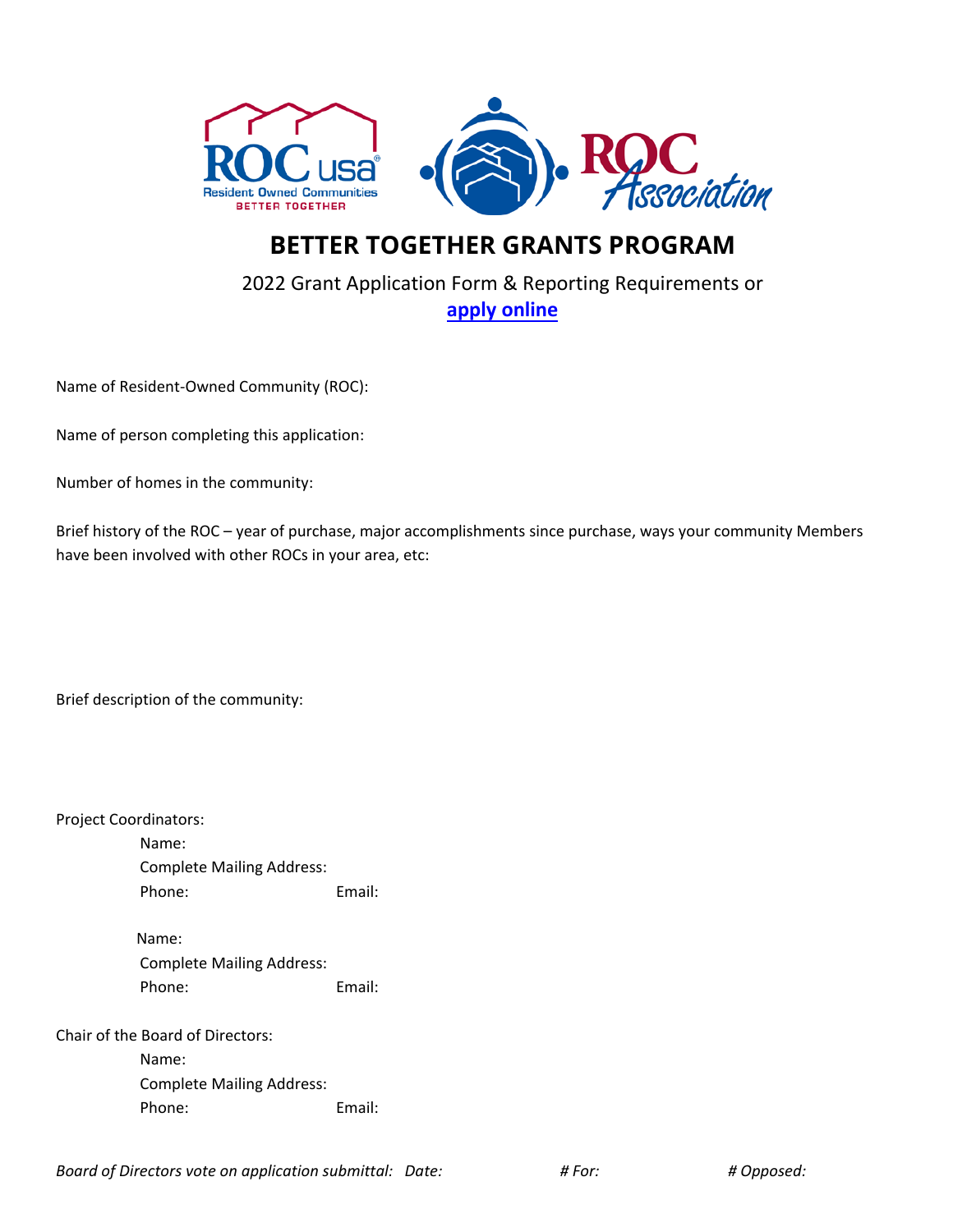

Define the problem you're going to fix or how you plan to take advantage of an opportunity:

Describe your goal. What will you accomplish?

Describe the key actions or steps in the process of accomplishing your goal:

What other resources – for example, people, money, and materials – will you need to complete your project and how will you go about getting them?

When will the project be completed?

Do you agree to send before, during and after pictures of the project?  $\Box$  Yes  $\Box$  No

Please complete budget breakdown chart:

| <b>Project Budget Breakdown</b> | <b>Dollar Amount</b> | <b>Details/Explanation</b> |
|---------------------------------|----------------------|----------------------------|
| <b>Funding</b>                  |                      |                            |
| <b>Better Together Grant:</b>   |                      |                            |
| Other:                          |                      |                            |
| <b>Total Funding Needed:</b>    |                      |                            |
|                                 |                      |                            |
| <b>Costs</b>                    |                      |                            |
| Materials:                      |                      |                            |
|                                 |                      |                            |
| Contracts:                      |                      |                            |
|                                 |                      |                            |
| Other:                          |                      |                            |
|                                 |                      |                            |
| <b>Total Cost of Project:</b>   |                      |                            |
| Surplus/(Deficit)               |                      |                            |